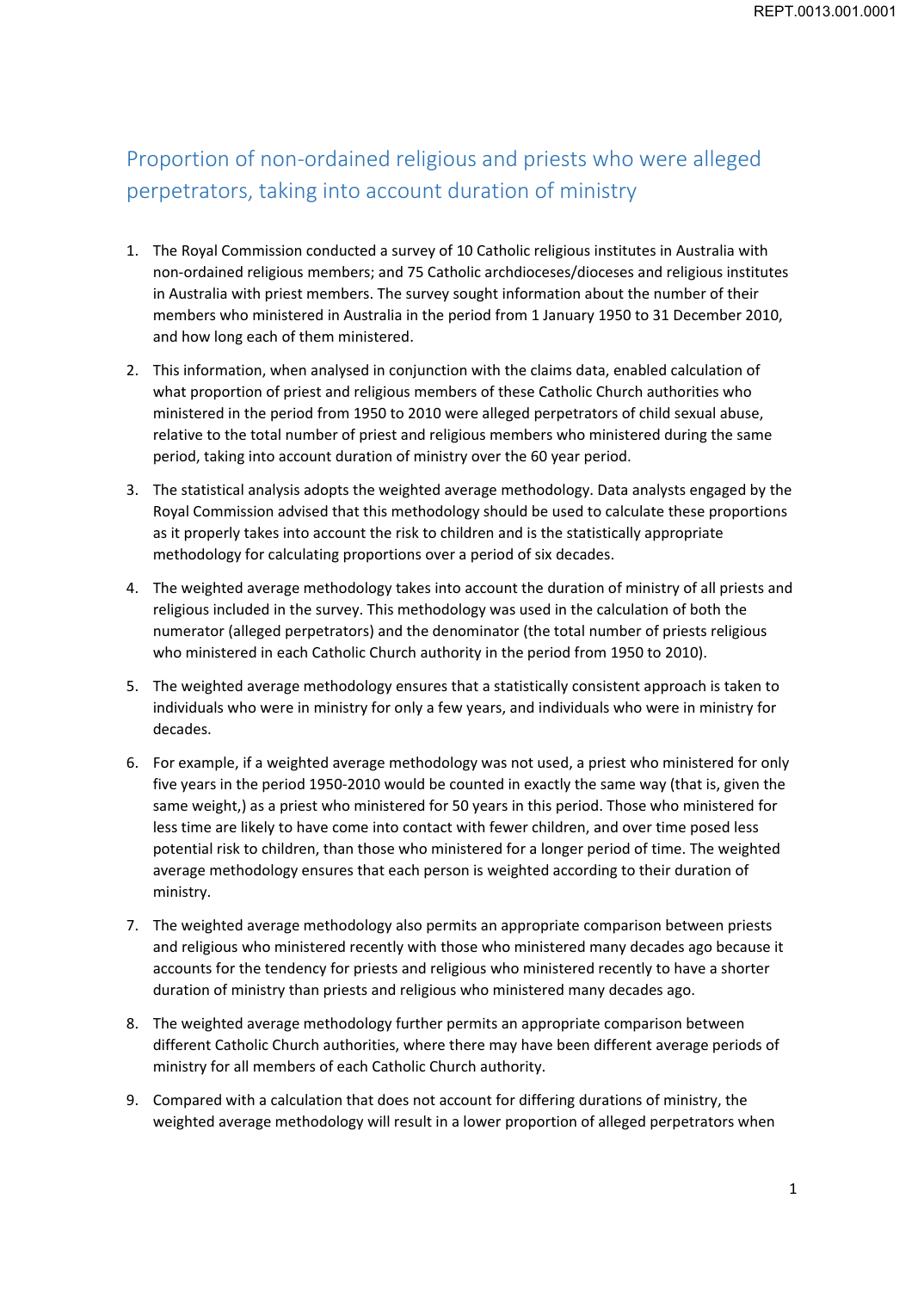the average duration of ministry for alleged perpetrators is shorter than the average duration of ministry of all priests or religious in a given Catholic Church authority.

- 10. Compared with a calculation that does not account for differing durations of ministry, the weighted average methodology will result in a higher proportion of alleged perpetrators when the average duration of ministry for alleged perpetrators is longer than the average duration of ministry of all priests or religious in a given Catholic Church authority.
- 11. In summary, the weighted average methodology is the most appropriate methodology for calculating the proportion of priest and religious members of these Catholic Church authorities who ministered in the period from 1950 to 2010 and who were alleged perpetrators of child sexual abuse, relative to the total number of priests and religious members who ministered during the same period because it:
	- a. ensures a statistically consistent approach is taken to individuals who have ministered for different periods of time
	- b. takes into account the relative risk to children of individuals who have ministered for different periods of time
	- c. takes into account differing average durations of ministry over a period of six decades
	- d. enables the comparison of Catholic Church authorities which have different average periods of ministry.
- 12. Set out below is detailed information about how the proportion of religious and priests who were alleged perpetrators was calculated using the weighted average methodology. Information is provided for every Catholic Church authority that is included in the proportion calculations in the report *Analysis of claims of child sexual abuse made with respect to Catholic Church institutions*.

# Overall – priest members

#### All Catholic Church authorities with priest members

- 1. Overall 9,250 members identified in the ministry survey.
- 2. 512 alleged perpetrators who were priest members identified in the claims data survey.
- 3. 8,951 members overall retained following cleaning.
- 4. 507 alleged perpetrators retained following cleaning and matching.
- 5. Average duration of ministry for the priest members in the 60 year period for:
	- a. members overall 24.5 years
	- b. those members who were alleged perpetrators 30.5 years
	- c. those members who were not subject to a claim of child sexual abuse  $-24.2$  years.
- 6. Of the alleged perpetrators (507) their overall weighting for the 60 years is 15,440 (numerator) (adding the total years of ministry of each alleged perpetrator for the period 1950‐2010).
- 7. Of all members (8,951) their overall weighting for the 60 years is 219,537 (denominator) (adding the total years of ministry of each member for the period 1950‐2010).
- 8. The unweighted proportion is 507/8,951 or 5.7%.
- 9. The proportion of priest members who were alleged perpetrators, taking into account the duration of ministry for the 60 years period is 7.0%.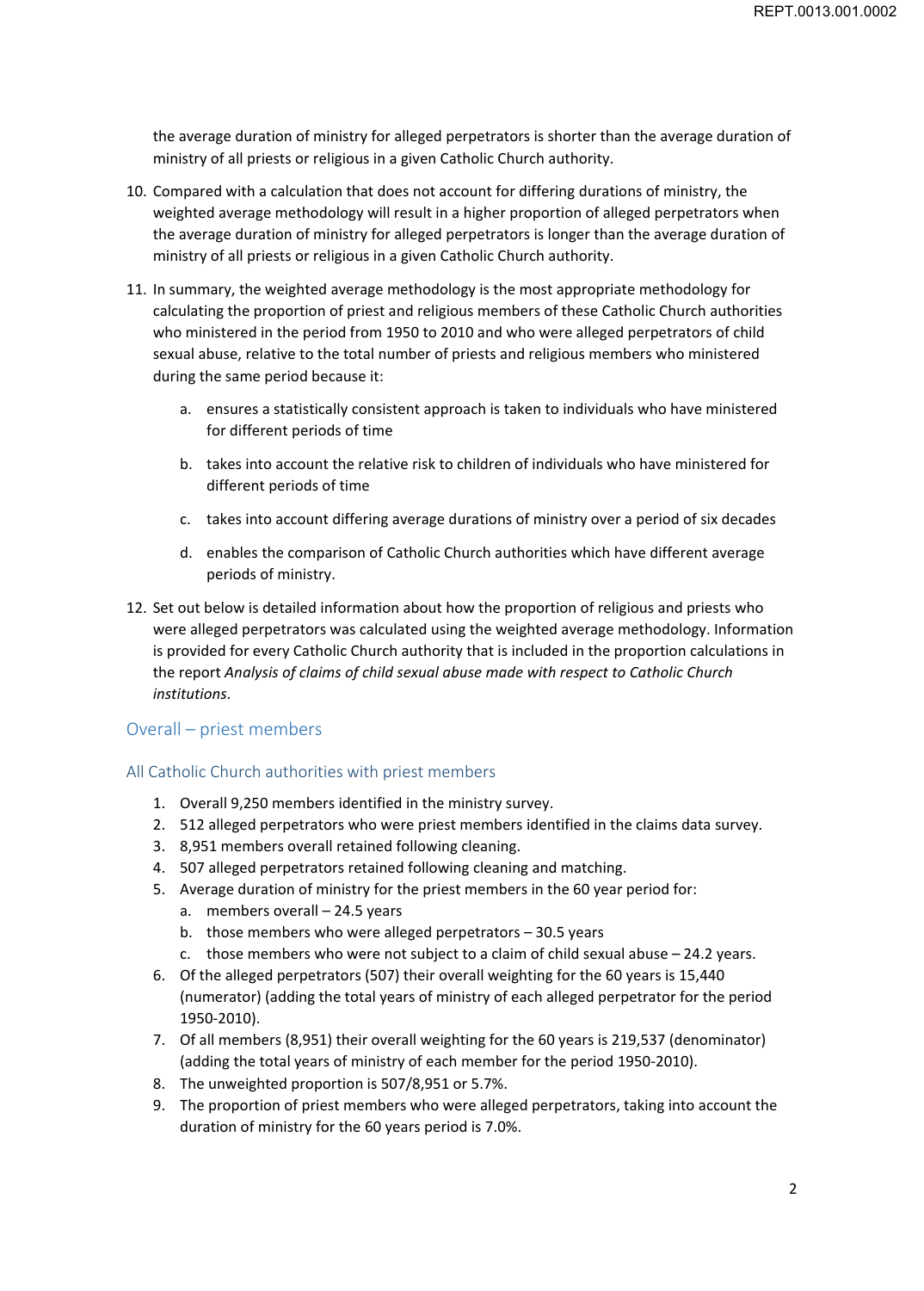# Diocesan Catholic Church authorities

- 1. Overall 5,357 members identified in the ministry survey.
- 2. 344 alleged perpetrators who were priest members identified in the claims data survey.
- 3. 5,174 members overall retained following cleaning.
- 4. 340 alleged perpetrators retained following cleaning and matching.
- 5. Average duration of ministry for the priest members in the 60 year period for:
	- a. members overall 25.8 years
	- b. those members who were alleged perpetrators  $-31.0$  years
	- c. those members who were not subject to a claim of child sexual abuse 25.4 years.
- 6. Of the alleged perpetrators (340) their overall weighting for the 60 years is 10,548 (numerator) (adding the total years of ministry of each alleged perpetrator for the period 1950‐2010).
- 7. Of all members (5,174) their overall weighting for the 60 years is 133,368 (denominator) (adding the total years of ministry of each member for the period 1950‐2010).
- 8. The unweighted proportion is 340/5,174 or 6.6%.
- 9. The proportion of priest members who were alleged perpetrators, taking into account the duration of ministry for the 60 years period is 7.9%.

#### Religious Institutes with priest members

- 1. Overall 3,893 members identified in the ministry survey.
- 2. 168 alleged perpetrators who were priest members identified in the claims data survey.
- 3. 3,777 members overall retained following cleaning.
- 4. 167 alleged perpetrators retained following cleaning and matching.
- 5. Average duration of ministry for the priest members in the 60 year period for:
	- a. members overall 22.8 years
	- b. those members who were alleged perpetrators 29.3 years
	- c. those members who were not subject to a claim of child sexual abuse 22.5 years.
- 6. Of the alleged perpetrators (167) their overall weighting for the 60 years is 4,892 (numerator) (adding the total years of ministry of each alleged perpetrator for the period 1950‐2010).
- 7. Of all members (3,777) their overall weighting for the 60 years is 86,169 (denominator) (adding the total years of ministry of each member for the period 1950‐2010).
- 8. The unweighted proportion is 167/3,777 or 4.4%.
- 9. The proportion of priest members who were alleged perpetrators, taking into account the duration of ministry for the 60 year period is 5.7%.

# Dioceses – priest members

#### Archdiocese of Adelaide

- 1. Overall 229 members identified in the ministry survey.
- 2. 10 alleged perpetrators who were priest members identified in the claims data survey.
- 3. 222 members overall retained following cleaning.
- 4. Nine alleged perpetrators retained following cleaning and matching.
- 5. Average duration of ministry for the priest members in the 60 year period for:
	- a. members overall 23.8 years
	- b. those members who were alleged perpetrators 14.3 years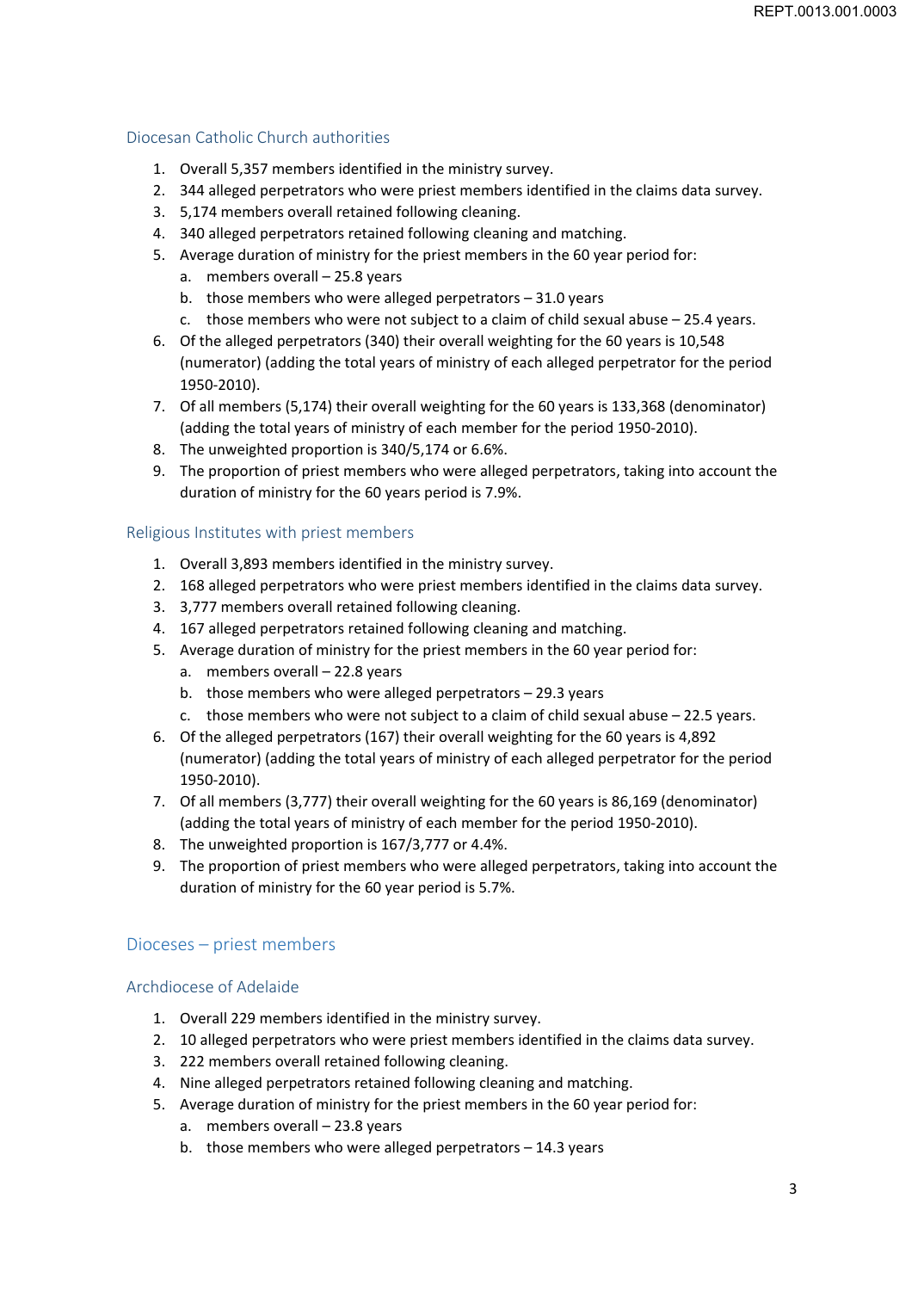- c. those members who were not subject to a claim of child sexual abuse  $-24.2$  years.
- 6. Of the alleged perpetrators (9) their overall weighting for the 60 years is 129 (numerator) (adding the total years of ministry of each alleged perpetrator for the period 1950‐2010).
- 7. Of all members (222) their overall weighting for the 60 years is 5,285 (denominator) (adding the total years of ministry of each member for the period 1950‐2010).
- 8. The unweighted proportion is 9/222 or 4.1%.
- 9. The proportion of priest members who were alleged perpetrators, taking into account the duration of ministry for the 60 year period is 2.4%.

#### Diocese of Ballarat

- 1. Overall 202 members identified in the ministry survey.
- 2. 17 alleged perpetrators who were priest members identified in the claims data survey.
- 3. 199 members overall retained following cleaning.
- 4. 17 alleged perpetrators retained following cleaning and matching.
- 5. Average duration of ministry for the priest members in the 60 year period for:
	- a. members overall 27.1 years
	- b. those members who were alleged perpetrators 27.6 years
	- c. those members who were not subject to a claim of child sexual abuse 27.0 years.
- 6. Of the alleged perpetrators (17) their overall weighting for the 60 years is 470 (numerator) (adding the total years of ministry of each alleged perpetrator for the period 1950‐2010).
- 7. Of all members (199) their overall weighting for the 60 years is 5,388 (denominator) (adding the total years of ministry of each member for the period 1950‐2010).
- 8. The unweighted proportion is 17/199 or 8.5%.
- 9. The proportion of priest members who were alleged perpetrators, taking into account the duration of ministry for the 60 year period is 8.7%.

#### Archdiocese of Brisbane

- 1. Overall 415 members identified in the ministry survey.
- 2. 30 alleged perpetrators who were priest members identified in the claims data survey.
- 3. 403 members overall retained following cleaning.
- 4. 29 alleged perpetrators retained following cleaning and matching.
- 5. Average duration of ministry for the priest members in the 60 year period for:
	- a. members overall 37.7 years
	- b. those members who were alleged perpetrators 48.9 years
	- c. Those members who were not subject to a claim of child sexual abuse 36.8 years.
- 6. Of the alleged perpetrators (29) their overall weighting for the 60 years is 1,418 (numerator) (adding the total years of ministry of each alleged perpetrator for the period 1950‐2010).
- 7. Of all members (403) their overall weighting for the 60 years is 15,176 (denominator) (adding the total years of ministry of each member for the period 1950‐2010).
- 8. The unweighted proportion is 29/403 or 7.2%.
- 9. The calculation of the proportion of priest members who were alleged perpetrators, taking into account the duration of ministry for the 60 year period is 9.3%.

#### Diocese of Bunbury

- 1. Overall 71 members identified in the ministry survey.
- 2. 6 alleged perpetrators who were priest members identified in the claims data survey.
- 3. 69 members overall retained following cleaning.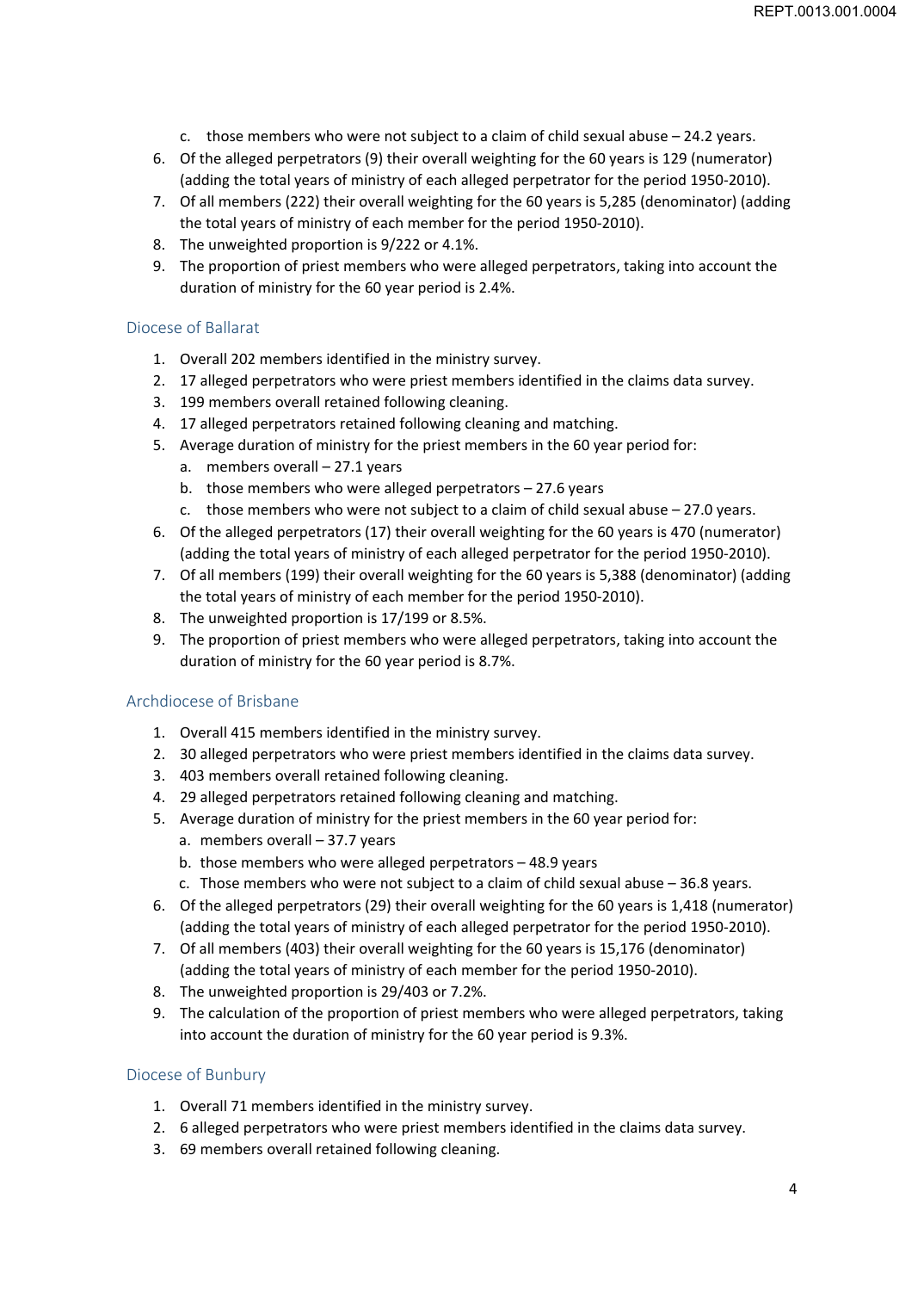- 4. 6 alleged perpetrators retained following cleaning and matching.
- 5. Average duration of ministry for the priest members in the 60 year period for:
	- a. members overall 24.3 years
	- b. those members who were alleged perpetrators 22.7 years
	- c. those members who were not subject to a claim of child sexual abuse 25.6 years.
- 6. Of the alleged perpetrators (6) their overall weighting for the 60 years is 136 (numerator) (adding the total years of ministry of each alleged perpetrator for the period 1950‐2010).
- 7. Of all members (69) their overall weighting for the 60 years is 1,748 (denominator) (adding the total years of ministry of each member for the period 1950‐2010).
- 8. The unweighted proportion is 6/69 or 8.7%.
- 9. The proportion of priest members who were alleged perpetrators, taking into account the duration of ministry for the 60 year period is 7.8%.

## Archdiocese of Canberra and Goulburn

- 1. Overall 213 members identified in the ministry survey.
- 2. 14 alleged perpetrators who were priest members identified in the claims data survey.
- 3. 211 members overall retained following cleaning.
- 4. 14 alleged perpetrators retained following cleaning and matching.
- 5. Average duration of ministry for the priest members in the 60 year period for:
	- a. members overall 24 years
	- b. those members who were alleged perpetrators 30.4 years
	- c. those members who were not subject to a claim of child sexual abuse 23.5 years.
- 6. Of the alleged perpetrators (14) their overall weighting for the 60 years is 425 (numerator) (adding the total years of ministry of each alleged perpetrator for the period 1950‐2010).
- 7. Of all members (211) their overall weighting for the 60 years is 5058 (denominator) (adding the total years of ministry of each member for the period 1950‐2010).
- 8. The unweighted proportion is 14/211 or 6.6%.
- 9. The calculation of the proportion of priest members who were alleged perpetrators, taking into account the duration of ministry for the 60 year period is 8.4%.

#### Diocese of Lismore

- 1. Overall 131 members identified in the ministry survey.
- 2. 15 alleged perpetrators who were priest members identified in the claims data survey.
- 3. 129 members overall retained following cleaning.
- 4. 15 alleged perpetrators retained following cleaning and matching.
- 5. Average duration of ministry for the priest members in the 60 year period for:
	- a. members overall 26.1 years
	- b. those members who were alleged perpetrators 31.3 years
	- c. those members who were not subject to a claim of child sexual abuse 25.5 years.
- 6. Of the alleged perpetrators (15) their overall weighting for the 60 years is 469 (numerator) (adding the total years of ministry of each alleged perpetrator for the period 1950‐2010).
- 7. Of all members (129) their overall weighting for the 60 years is 3,372 (denominator) (adding the total years of ministry of each member for the period 1950‐2010).
- 8. The unweighted proportion is 15/129 or 11.6%.
- 9. The proportion of priest members who were alleged perpetrators, taking into account the duration of ministry for the 60 year period is 13.9%.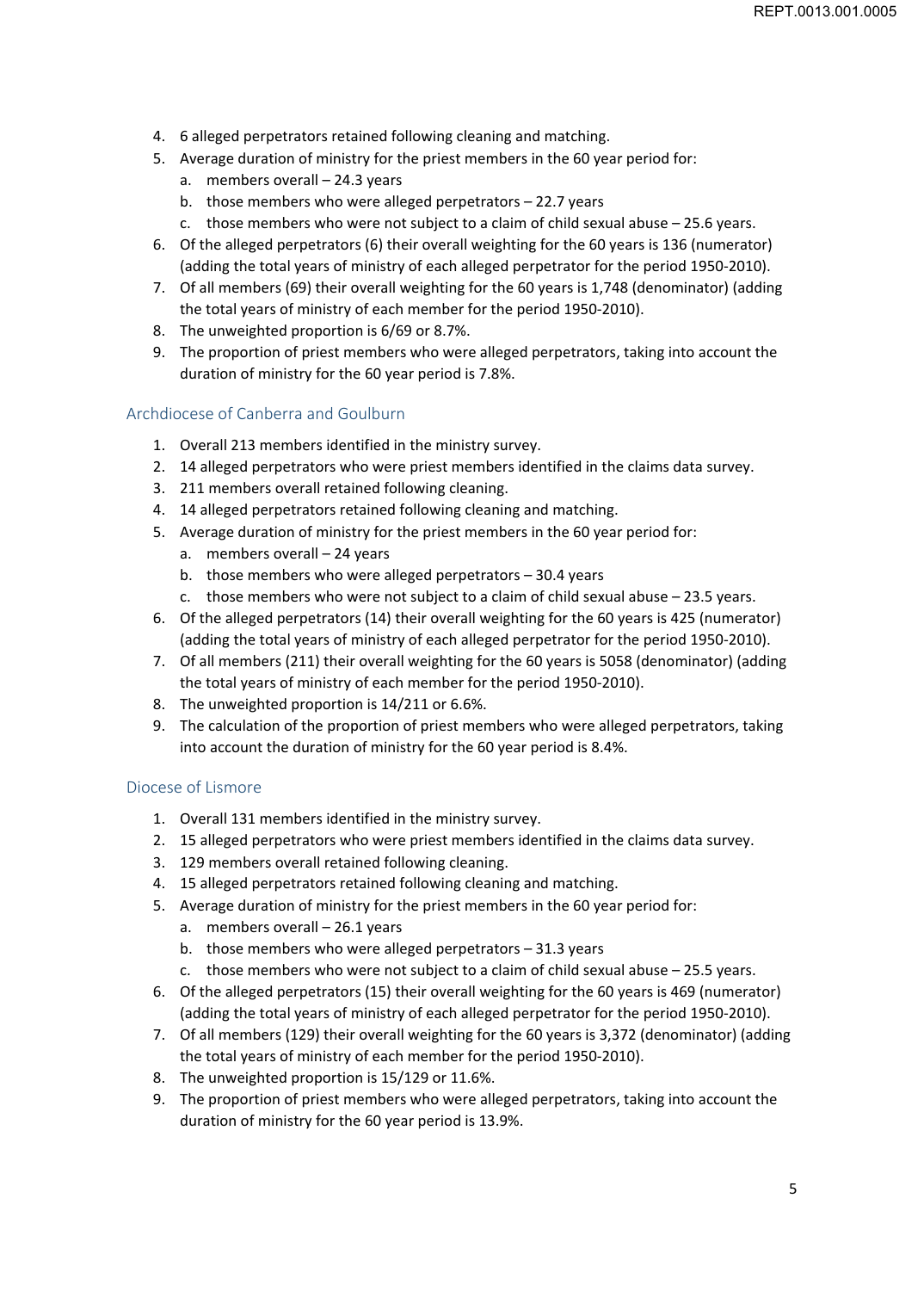## Diocese of Maitland‐Newcastle

- 1. Overall 215 members identified in the ministry survey.
- 2. 16 alleged perpetrators who were priest members identified in the claims data survey.
- 3. 207 members overall retained following cleaning.
- 4. 16 alleged perpetrators retained following cleaning and matching.
- 5. Average duration of ministry for the priest members in the 60 year period for:
	- a. members overall 24.3 years
	- b. those members who were alleged perpetrators 24.8 years
	- c. those members who were not subject to a claim of child sexual abuse 24.3 years.
- 6. Of the alleged perpetrators (16) their overall weighting for the 60 years is 397 (numerator) (adding the total years of ministry of each alleged perpetrator for the period 1950‐2010).
- 7. Of all members (207) their overall weighting for the 60 years is 5,040 (denominator) (adding the total years of ministry of each member for the period 1950‐2010).
- 8. The unweighted proportion is 16/207 or 7.7%.
- 9. The proportion of priest members who were alleged perpetrators, taking into account the duration of ministry for the 60 year period is 7.9%.

## Archdiocese of Melbourne

- 1. Overall 859 members identified in the ministry survey.
- 2. 58 alleged perpetrators who were priest members identified in the claims data survey.
- 3. 842 members overall retained following cleaning.
- 4. 58 alleged perpetrators retained following cleaning and matching.
- 5. Average duration of ministry for the priest members in the 60 year period for:
	- a. members overall 29.8 years
	- b. those members who were alleged perpetrators 35.0 years
	- c. those members who were not subject to a claim of child sexual abuse 29.4 years.
- 6. Of the alleged perpetrators (58) their overall weighting for the 60 years is 2,028 (numerator) (adding the total years of ministry of each alleged perpetrator for the period 1950‐2010).
- 7. Of all members (842) their overall weighting for the 60 years is 25,057(denominator) (adding the total years of ministry of each member for the period 1950‐2010).
- 8. The unweighted proportion is 58/842 or 6.9%.
- 9. The calculation of the proportion of priest members who were alleged perpetrators, taking into account the duration of ministry for the 60 year period is 8.1%.

# Diocese of Parramatta

- 1. Overall 114 members identified in the ministry survey.
- 2. Three alleged perpetrators who were priest members identified in the claims data survey.
- 3. 111 members overall retained following cleaning.
- 4. Three alleged perpetrators retained following cleaning and matching.
- 5. Average duration of ministry for the priest members in the 60 year period for:
	- a. members overall 14.1 years
	- b. those members who were alleged perpetrators 11.7 years
	- c. those members who were not subject to a claim of child sexual abuse  $-14.1$  years.
- 6. Of the alleged perpetrators (3) their overall weighting for the 60 years is 35 (numerator) (adding the total years of ministry of each alleged perpetrator for the period 1950‐2010).
- 7. Of all members (111) their overall weighting for the 60 years is 1,561 (denominator) (adding the total years of ministry of each member for the period 1950‐2010).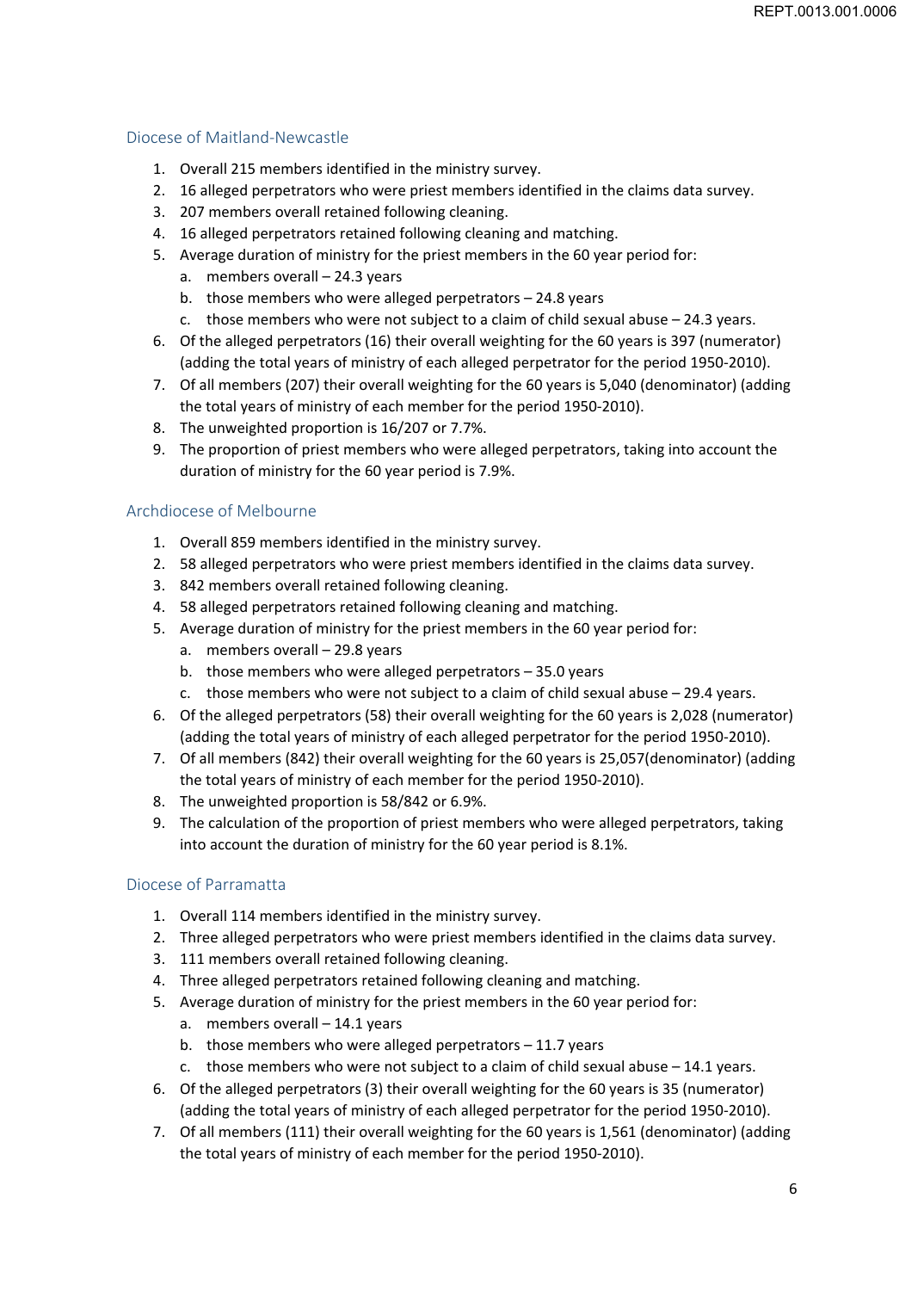- 8. The unweighted proportion is 3/111 or 2.7%.
- 9. The calculation of the proportion of priest members who were alleged perpetrators, taking into account the duration of ministry for the 60 year period is 2.2%.

# Archdiocese of Perth

- 1. Overall 362 members identified in the ministry survey.
- 2. 20 alleged perpetrators who were priest members identified in the claims data survey.
- 3. 358 members overall retained following cleaning.
- 4. 20 alleged perpetrators retained following cleaning and matching.
- 5. Average duration of ministry for the priest members in the 60 year period for:
	- a. members overall 21.9 years
	- b. those members who were alleged perpetrators 32.7 years.
	- c. those members who were not subject to a claim of child sexual abuse 21.2 years.
- 6. Of the alleged perpetrators (20) their overall weighting for the 60 years is 653 (numerator) (adding the total years of ministry of each alleged perpetrator for the period 1950‐2010).
- 7. Of all members (358) their overall weighting for the 60 years is 7,825 (denominator) (adding the total years of ministry of each member for the period 1950‐2010).
- 8. The unweighted proportion is 20/358 or 5.6%.
- 9. The calculation of the proportion of priest members who were alleged perpetrators, taking into account the duration of ministry for the 60 year period is 8.3%.

#### Diocese of Port Pirie

- 1. Overall 76 members identified in the ministry survey.
- 2. 7 alleged perpetrators who were priest members identified in the claims data survey.
- 3. 74 members overall retained following cleaning.
- 4. 7 alleged perpetrators retained following cleaning and matching.
- 5. Average duration of ministry for the priest members in the 60 year period for:
	- a. members overall 24.8 years
	- b. those members who were alleged perpetrators 36.9 years
	- c. those members who were not subject to a claim of child sexual abuse 23.6 years.
- 6. Of the alleged perpetrators (7) their overall weighting for the 60 years is 258 (numerator) (adding the total years of ministry of each alleged perpetrator for the period 1950‐2010)
- 7. Of all members (76) their overall weighting for the 60 years is 1,836 (denominator) (adding the total years of ministry of each member for the period 1950‐2010).
- 8. The unweighted proportion is 7/74 or 9.5%.
- 9. The proportion of priest members who were alleged perpetrators, taking into account the duration of ministry for the 60 year period is 14.1%.

# Diocese of Rockhampton

- 1. Overall 137 members identified in the ministry survey.
- 2. 9 alleged perpetrators who were priest members identified in the claims data survey.
- 3. 132 members overall retained following cleaning.
- 4. 8 alleged perpetrators retained following cleaning and matching.
- 5. Average duration of ministry for the priest members in the 60 year period for:
	- a. members overall 25.5 years
	- b. those members who were alleged perpetrators 33.6 years
	- c. those members who were not subject to a claim of child sexual abuse 25.0 years.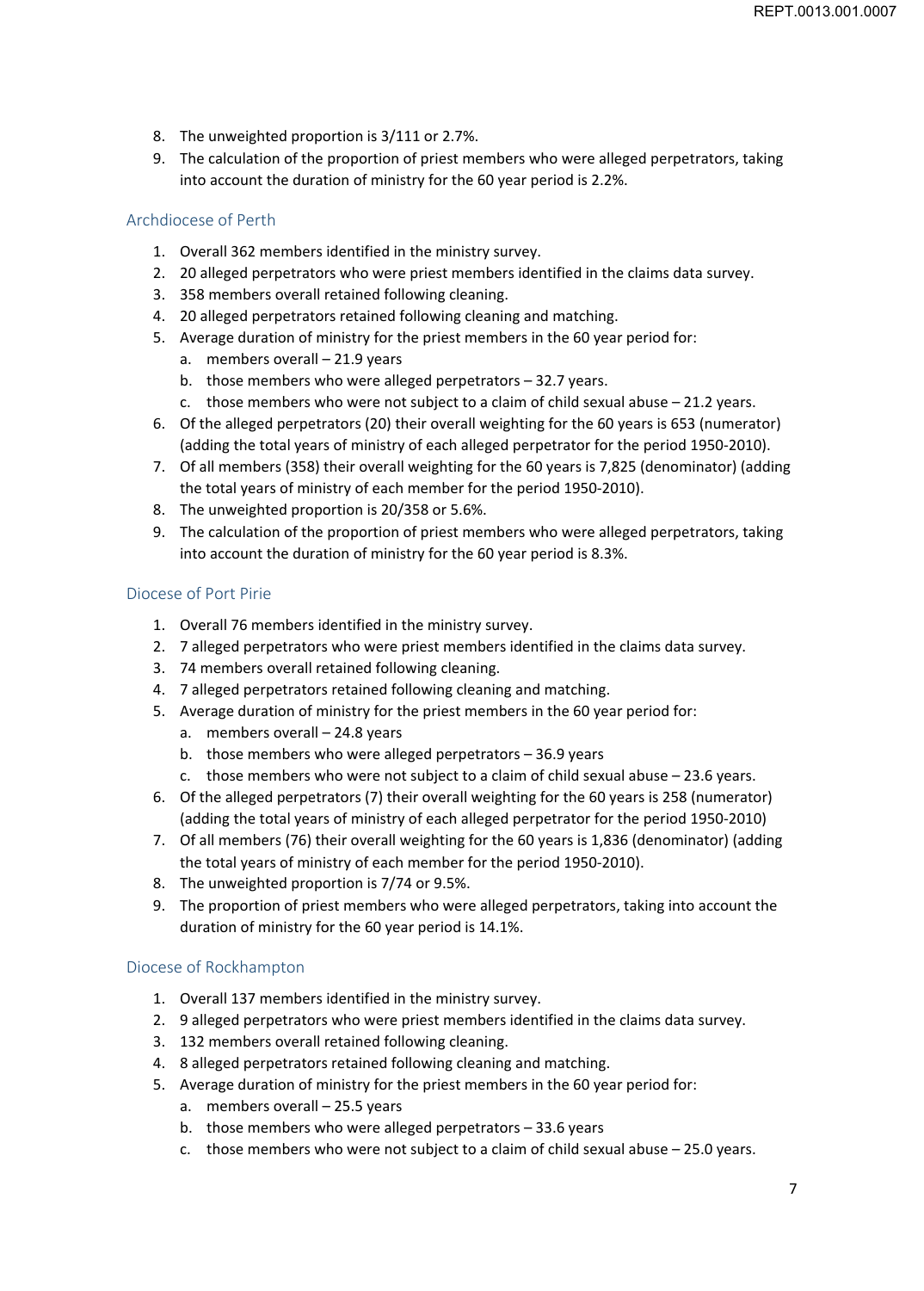- 6. Of the alleged perpetrators (8) their overall weighting for the 60 years is 269 (numerator) (adding the total years of ministry of each alleged perpetrator for the period 1950‐2010).
- 7. Of all members (132) their overall weighting for the 60 years is 3,365 (denominator) (adding the total years of ministry of each member for the period 1950‐2010).
- 8. The unweighted proportion is 8/132 or 6.1%.
- 9. The proportion of priest members who were alleged perpetrators, taking into account the duration of ministry for the 60 year period is 8.0%.

## Diocese of Sale

- 1. Overall 85 members identified in the ministry survey.
- 2. 11 alleged perpetrators who were priest members identified in the claims data survey.
- 3. 82 members overall retained following cleaning.
- 4. 11 alleged perpetrators retained following cleaning and matching.
- 5. Average duration of ministry for the priest members in the 60 year period for:
	- a. members overall 28.2 years
	- b. those members who were alleged perpetrators 31.6 years
	- c. those members who were not subject to a claim of child sexual abuse 27.6 years.
- 6. Of the alleged perpetrators (11) their overall weighting for the 60 years is 348 (numerator) (adding the total years of ministry of each alleged perpetrator for the period 1950‐2010).
- 7. Of all members (82) their overall weighting for the 60 years is 2,309 (denominator) (adding the total years of ministry of each member for the period 1950‐2010).
- 8. The unweighted proportion is 11/82 or 13.4%.
- 9. The proportion of priest members who were alleged perpetrators, taking into account the duration of ministry for the 60 year period is 15.1%.

#### Diocese of Sandhurst

- 1. Overall 135 members identified in the ministry survey.
- 2. 16 alleged perpetrators who were priest members identified in the claims data survey.
- 3. 133 members overall retained following cleaning.
- 4. 16 alleged perpetrators retained following cleaning and matching.
- 5. Average duration of ministry for the priest members in the 60 year period for:
	- a. members overall 26.2 years
	- b. those members who were alleged perpetrators 32.1 years
	- c. those members who were not subject to a claim of child sexual abuse 25.4 years.
- 6. Of the alleged perpetrators (16) their overall weighting for the 60 years is 513 (numerator) (adding the total years of ministry of each alleged perpetrator for the period 1950‐2010).
- 7. Of all members (133) their overall weighting for the 60 years is 3,479 (denominator) (adding the total years of ministry of each member for the period 1950‐2010).
- 8. The unweighted proportion is 16/133 or 12.0%.
- 9. The proportion of priest members who were alleged perpetrators, taking into account the duration of ministry for the 60 year period is 14.7%.

#### Archdiocese of Sydney

- 1. Overall 775 members identified in the ministry survey.
- 2. 47 alleged perpetrators who were priest members identified in the claims data survey.
- 3. 735 members overall retained following cleaning.
- 4. 46 alleged perpetrators retained following cleaning and matching.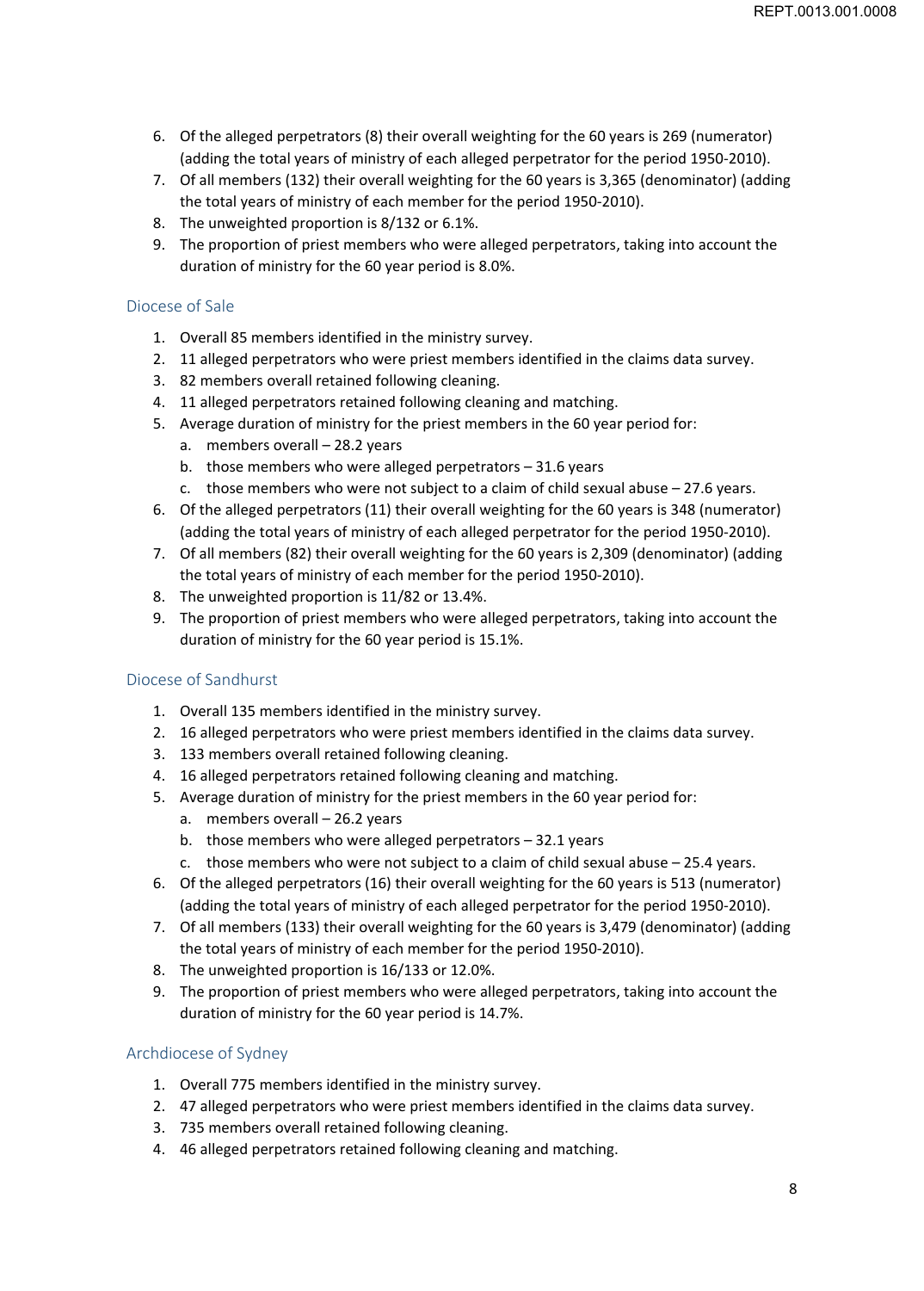- 5. Average duration of ministry for the priest members in the 60 year period for:
	- a. members overall 24.1 years
	- b. those members who were alleged perpetrators 26.9 years
	- c. those members who were not subject to a claim of child sexual abuse 23.9 years.
- 6. Of the alleged perpetrators (46) their overall weighting for the 60 years is 1,238 (numerator) (adding the total years of ministry of each alleged perpetrator for the period 1950‐2010).
- 7. Of all members (735) their overall weighting for the 60 years is 17,681 (denominator) (adding the total years of ministry of each member for the period 1950‐2010).
- 8. The unweighted proportion is 46/735 or 6.3%.
- 9. The calculation of the proportion of priest members who were alleged perpetrators, taking into account the duration of ministry for the 60 year period is 7.0%.

## Diocese of Townsville

- 1. Overall 108 members identified in the ministry survey.
- 2. 7 alleged perpetrators who were priest members identified in the claims data survey.
- 3. 106 members overall retained following cleaning.
- 4. 7 alleged perpetrators retained following cleaning and matching.
- 5. Average duration of ministry for the priest members in the 60 year period for:
	- a. members overall 25.4 years
	- b. those members who were alleged perpetrators 21.9 years
	- c. those members who were not subject to a claim of child sexual abuse 25.4 years.
- 6. Of the alleged perpetrators (7) their overall weighting for the 60 years is 153 (numerator) (adding the total years of ministry of each alleged perpetrator for the period 1950‐2010).
- 7. Of all members (106) their overall weighting for the 60 years is 2,688 (denominator) (adding the total years of ministry of each member for the period 1950‐2010).
- 8. The unweighted proportion is 7/106 or 6.6%.
- 9. The proportion of priest members who were alleged perpetrators, taking into account the duration of ministry for the 60 year period is 5.7%.

# Diocese of Wollongong

- 1. Overall 120 members identified in the ministry survey.
- 2. 9 alleged perpetrators who were priest members identified in the claims data survey.
- 3. 106 members overall retained following cleaning.
- 4. 9 alleged perpetrators retained following cleaning and matching.
- 5. Average duration of ministry for the priest members in the 60 year period for:
	- a. members overall 23.9 years
	- b. those members who were alleged perpetrators 32.9 years
	- c. those members who were not subject to a claim of child sexual abuse 23.1 years.
- 6. Of the alleged perpetrators (9) their overall weighting for the 60 years is 296 (numerator) (adding the total years of ministry of each alleged perpetrator for the period 1950‐2010).
- 7. Of all members (106) their overall weighting for the 60 years is 2,536 (denominator) (adding the total years of ministry of each member for the period 1950‐2010).
- 8. The unweighted proportion is 9/106 or 8.5%.
- 9. The proportion of priest members who were alleged perpetrators, taking into account the duration of ministry for the 60 year period is 11.7%.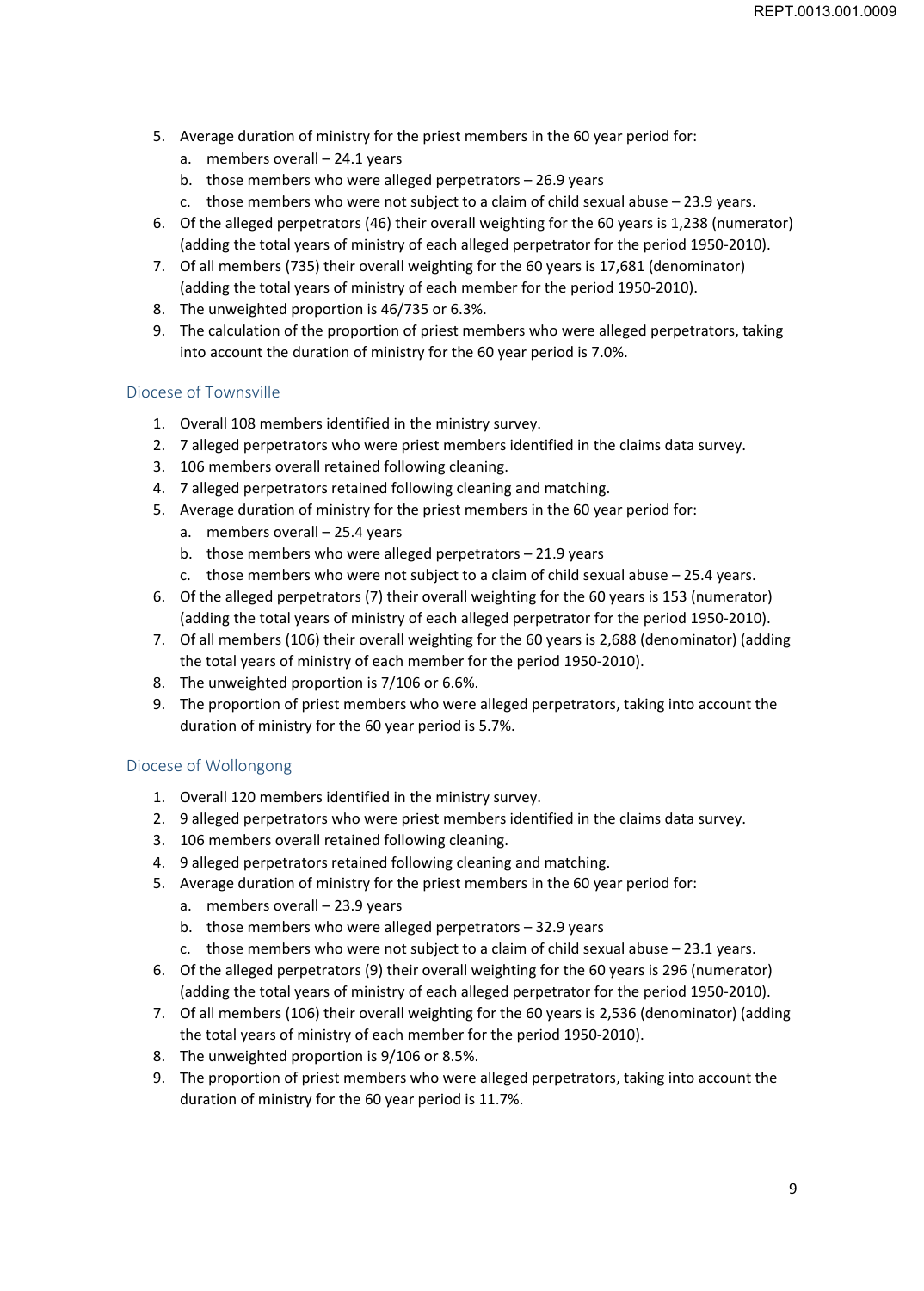# Religious institutes – priest members

## Dominican Friars

- 1. Overall 160 members identified in the ministry survey.
- 2. 4 alleged perpetrators who were priest members identified in the claims data survey.
- 3. 151 members overall retained following cleaning.
- 4. 3 alleged perpetrators retained following cleaning and matching.
- 5. Average duration of ministry for the priest members in the 60 year period for:
	- a. members overall 31.0 years
	- b. those members who were alleged perpetrators 33.3 years
	- c. those members who were not subject to a claim of child sexual abuse 32.0 years.
- 6. Of the alleged perpetrators (3) their overall weighting for the 60 years is 100 (numerator) (adding the total years of ministry of each alleged perpetrator for the period 1950‐2010).
- 7. Of all members (151) their overall weighting for the 60 years is 4,834 (denominator) (adding the total years of ministry of each member for the period 1950‐2010).
- 8. The unweighted proportion is 3/151 or 2.0%.
- 9. The proportion of priest members who were alleged perpetrators, taking into account the duration of ministry for the 60 year period is 2.1%.

## Franciscan Friars

- 1. Overall 323 members identified in the ministry survey.
- 2. 12 alleged perpetrators who were priest members identified in the claims data survey.
- 3. 311 members overall retained following cleaning.
- 4. 12 alleged perpetrators retained following cleaning and matching.
- 5. Average duration of ministry for the priest members in the 60 year period for:
	- a. members overall 23.0 years
	- b. those members who were alleged perpetrators 28.2 years
	- c. those members who were not subject to a claim of child sexual abuse  $-22.8$  years.
- 6. Of the alleged perpetrators (12) their overall weighting for the 60 years is 338 (numerator) (adding the total years of ministry of each alleged perpetrator for the period 1950‐2010).
- 7. Of all members (311) their overall weighting for the 60 years is 7,157 (denominator) (adding the total years of ministry of each member for the period 1950‐2010).
- 8. The unweighted proportion is 12/311 or 3.9%.
- 9. The proportion of priest members who were alleged perpetrators, taking into account the duration of ministry for the 60 year period is 4.7%.

# Marist Fathers ‐ Society of Mary

- 1. Overall 241 members identified in the ministry survey.
- 2. 25 alleged perpetrators who were priest members identified in the claims data survey.
- 3. 237 members overall retained following cleaning.
- 4. 25 alleged perpetrators retained following cleaning and matching.
- 5. Average duration of ministry for the priest members in the 60 year period for: a. members overall – 21.8 years
	- b. those members who were alleged perpetrators 28.6 years
	- c. those members who were not subject to a claim of child sexual abuse 21.0 years.
- 6. Of the alleged perpetrators (25) their overall weighting for the 60 years is 716 (numerator) (adding the total years of ministry of each alleged perpetrator for the period 1950‐2010).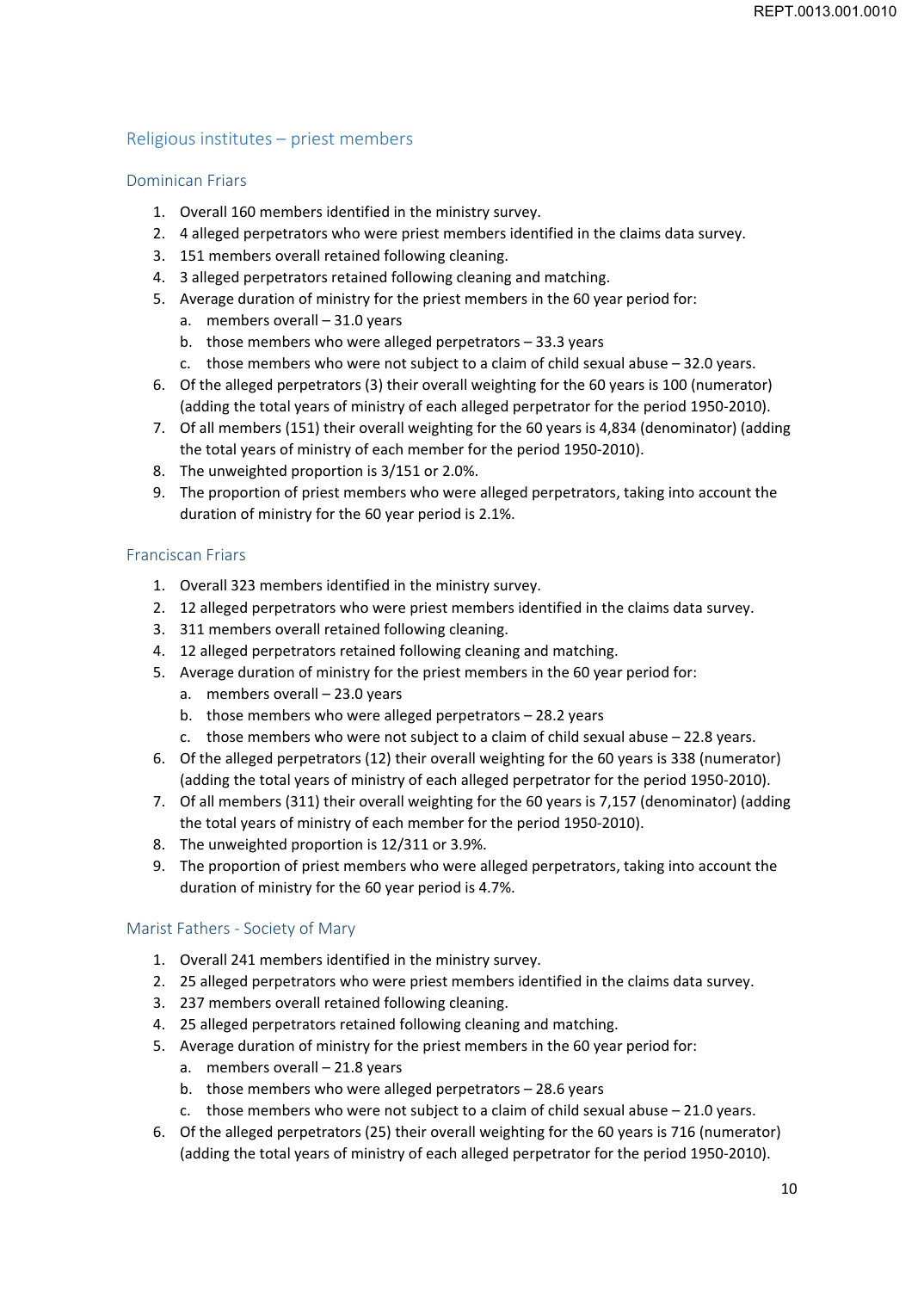- 7. Of all members (237) their overall weighting for the 60 years is 5,161 (denominator) (adding the total years of ministry of each member for the period 1950‐2010).
- 8. The unweighted proportion is 25/237 or 10.5%.
- 9. The proportion of priest members who were alleged perpetrators, taking into account the duration of ministry for the 60 year period is 13.9%.

#### Missionaries of the Sacred Heart

- 1. Overall 369 members identified in the ministry survey.
- 2. 14 alleged perpetrators who were priest members identified in the claims data survey.
- 3. 363 members overall retained following cleaning.
- 4. 14 alleged perpetrators retained following cleaning and matching.
- 5. Average duration of ministry for the priest members in the 60 year period for:
	- a. members overall 23.7 years
	- b. those members who were alleged perpetrators 32.8 years
	- c. those members who were not subject to a claim of child sexual abuse 23.3 years.
- 6. Of the alleged perpetrators (14) their overall weighting for the 60 years is 459 (numerator) (adding the total years of ministry of each alleged perpetrator for the period 1950‐2010).
- 7. Of all members (363) their overall weighting for the 60 years is 8,596 (denominator) (adding the total years of ministry of each member for the period 1950‐2010).
- 8. The unweighted proportion is 14/363 or 3.9%.
- 9. The proportion of priest members who were alleged perpetrators, taking into account the duration of ministry for the 60 year period is 5.3%.

# Benedictine Community of New Norcia

- 1. Overall 56 members identified in the ministry survey.
- 2. 10 alleged perpetrators who were priest members identified in the claims data survey.
- 3. 53 members overall retained following cleaning.
- 4. 10 alleged perpetrators retained following cleaning and matching.
- 5. Average duration of ministry for the priest members in the 60 year period for:
	- a. members overall 27.1 years
	- b. those members who were alleged perpetrators 30.9 years
	- c. those members who were not subject to a claim of child sexual abuse 26.3 years.
- 6. Of the alleged perpetrators (10) their overall weighting for the 60 years is 309 (numerator) (adding the total years of ministry of each alleged perpetrator for the period 1950‐2010).
- 7. Of all members (53) their overall weighting for the 60 years is 1,438 (denominator) (adding the total years of ministry of each member for the period 1950‐2010).
- 8. The unweighted proportion is 10/53 or 18.9%.
- 9. The proportion of priest members who were alleged perpetrators, taking into account the duration of ministry for the 60 year period is 21.5%.

#### Pallottines ‐ Society of the Catholic Apostolate

- 1. Overall 69 members identified in the ministry survey.
- 2. 7 alleged perpetrators who were priest members identified in the claims data survey.
- 3. 63 members overall retained following cleaning.
- 4. 7 alleged perpetrators retained following cleaning and matching.
- 5. Average duration of ministry for the priest members in the 60 year period for: a. members overall – 26.1 years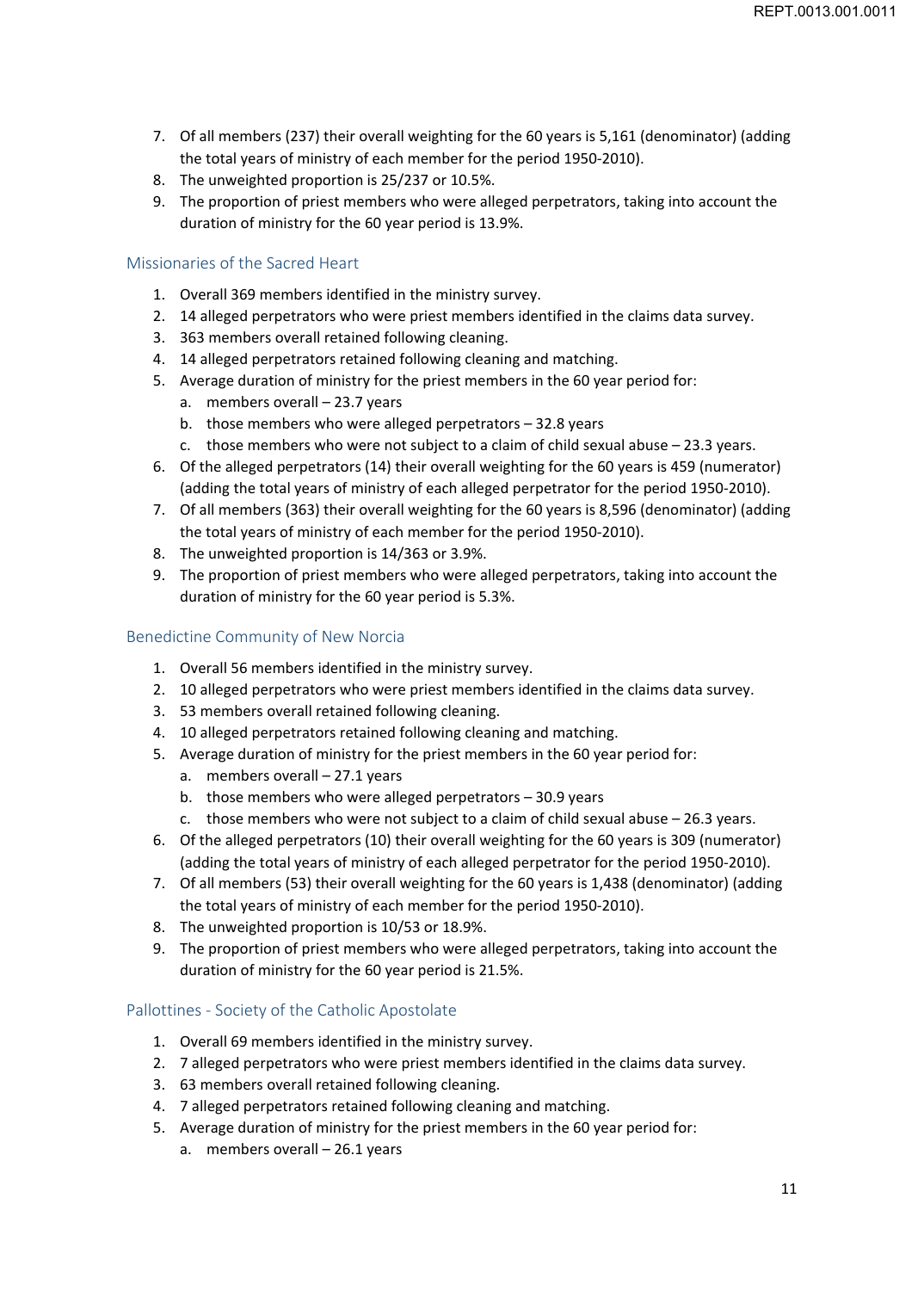- b. those members who were alleged perpetrators 32.1 years
- c. those members who were not subject to a claim of child sexual abuse  $-25.4$  years.
- 6. Of the alleged perpetrators (7) their overall weighting for the 60 years is 225 (numerator) (adding the total years of ministry of each alleged perpetrator for the period 1950‐2010).
- 7. Of all members (63) their overall weighting for the 60 years is 1,647 (denominator) (adding the total years of ministry of each member for the period 1950‐2010).
- 8. The unweighted proportion is 7/63 or 11.1%.
- 9. The proportion of priest members who were alleged perpetrators, taking into account the duration of ministry for the 60 year period is 13.7%.

#### Salesians of Don Bosco

- 1. Overall 162 members identified in the ministry survey.
- 2. 22 alleged perpetrators who were priest members identified in the claims data survey.
- 3. 159 members overall retained following cleaning.
- 4. 22 alleged perpetrators retained following cleaning and matching.
- 5. Average duration of ministry for the priest members in the 60 year period for:
	- a. members overall 23.9 years
	- b. those members who were alleged perpetrators 29.7 years
	- c. those members who were not subject to a claim of child sexual abuse 22.9 years.
- 6. Of the alleged perpetrators (22) their overall weighting for the 60 years is 653 (numerator) (adding the total years of ministry of each alleged perpetrator for the period 1950‐2010).
- 7. Of all members (159) their overall weighting for the 60 years is 3796 (denominator) (adding the total years of ministry of each member for the period 1950‐2010).
- 8. The unweighted proportion is 22/159 or 13.8%.
- 9. The calculation of the proportion of priest members who were alleged perpetrators, taking into account the duration of ministry for the 60 year period is 17.2%.

#### Society of Jesus ‐ Jesuits

- 1. Overall 381 members identified in the ministry survey.
- 2. 16 alleged perpetrators who were priest members identified in the claims data survey.
- 3. 380 members overall retained following cleaning.
- 4. 16 alleged perpetrators retained following cleaning and matching.
- 5. Average duration of ministry for the priest members in the 60 year period for:
	- a. members overall 22.8 years
	- b. those members who were alleged perpetrators 33.4 years
	- c. those members who were not subject to a claim of child sexual abuse 22.3 years.
- 6. Of the alleged perpetrators (16) their overall weighting for the 60 years is 534 (numerator) (adding the total years of ministry of each alleged perpetrator for the period 1950‐2010).
- 7. Of all members (380) their overall weighting for the 60 years is 8,663 (denominator) (adding the total years of ministry of each member for the period 1950‐2010).
- 8. The unweighted proportion is 16/380 or 4.2%.
- 9. The calculation of the proportion of priest members who were alleged perpetrators, taking into account the duration of ministry for the 60 year period is 6.2%.

#### Vincentians ‐ The Congregation of the Mission

- 1. Overall 153 members identified in the ministry survey.
- 2. 13 alleged perpetrators who were priest members identified in the claims data survey.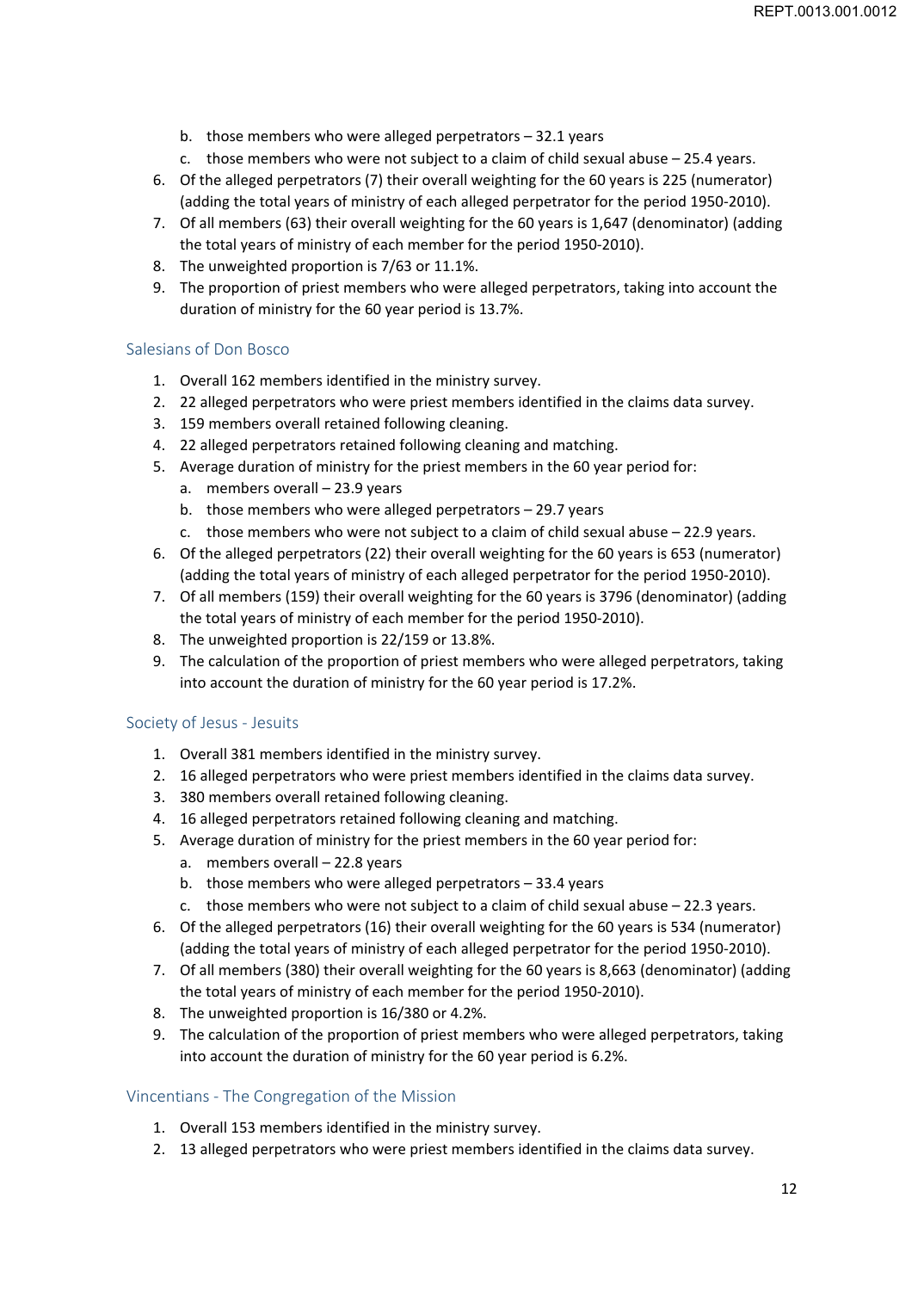- 3. 147 members overall retained following cleaning.
- 4. 13 alleged perpetrators retained following cleaning and matching.
- 5. Average duration of ministry for the priest members in the 60 year period for:
	- a. members overall 30.8 years
	- b. those members who were alleged perpetrators 28.0 years
	- c. those members who were not subject to a claim of child sexual abuse 31.0 years.
- 6. Of the alleged perpetrators (13) their overall weighting for the 60 years is 364 (numerator) (adding the total years of ministry of each alleged perpetrator for the period 1950‐2010).
- 7. Of all members (147) their overall weighting for the 60 years is 4,522 (denominator) (adding the total years of ministry of each member for the period 1950‐2010).
- 8. The unweighted proportion is 13/147 or 8.8%.
- 9. The proportion of priest members who were alleged perpetrators, taking into account the duration of ministry for the 60 year period is 8.0%.

#### Religious institutes – non‐ordained members

#### Christian Brothers

- 1. Overall 1680 non-ordained religious members identified in the ministry survey.
- 2. 271 alleged perpetrators who were non-ordained religious members identified in the claims data survey.
- 3. 1610 non-ordained religious members overall retained following cleaning.
- 4. 269 non‐ordained religious alleged perpetrators retained following cleaning and matching.
- 5. Average duration of ministry for the non‐ordained religious members in the 60 year period for:
	- a. members overall 23.5 years
	- b. those members who were alleged perpetrators 31 years.
	- c. those members who were not subject to a claim of child sexual abuse 22 years.
- 6. Of the alleged perpetrators (269) their overall weighting for the 60 years is 8,343 (numerator) (adding the total years of ministry of each alleged perpetrator for the period 1950‐2010).
- 7. Of all members (1610) their overall weighting for the 60 years is 37,890 (denominator) (adding the total years of ministry of each member for the period 1950‐2010).
- 8. The unweighted proportion is 269/1610 or 16.7%.
- 9. The calculation of the proportion of non-ordained religious members who were alleged perpetrators, taking into account the duration of ministry for the 60 year period is 22%.

#### De La Salle Brothers

- 1. Overall 659 non‐ordained religious members identified in the ministry survey.
- 2. 62 alleged perpetrators who were non-ordained religious members identified in the claims data survey.
- 3. 492 non‐ordained religious members overall retained following cleaning.
- 4. 58 non-ordained religious alleged perpetrators retained following cleaning and matching.
- 5. Average duration of ministry for the non-ordained religious members in the 60 year period for:
	- a. members overall 26.7 years
	- b. those members who were alleged perpetrators  $-31.2$  years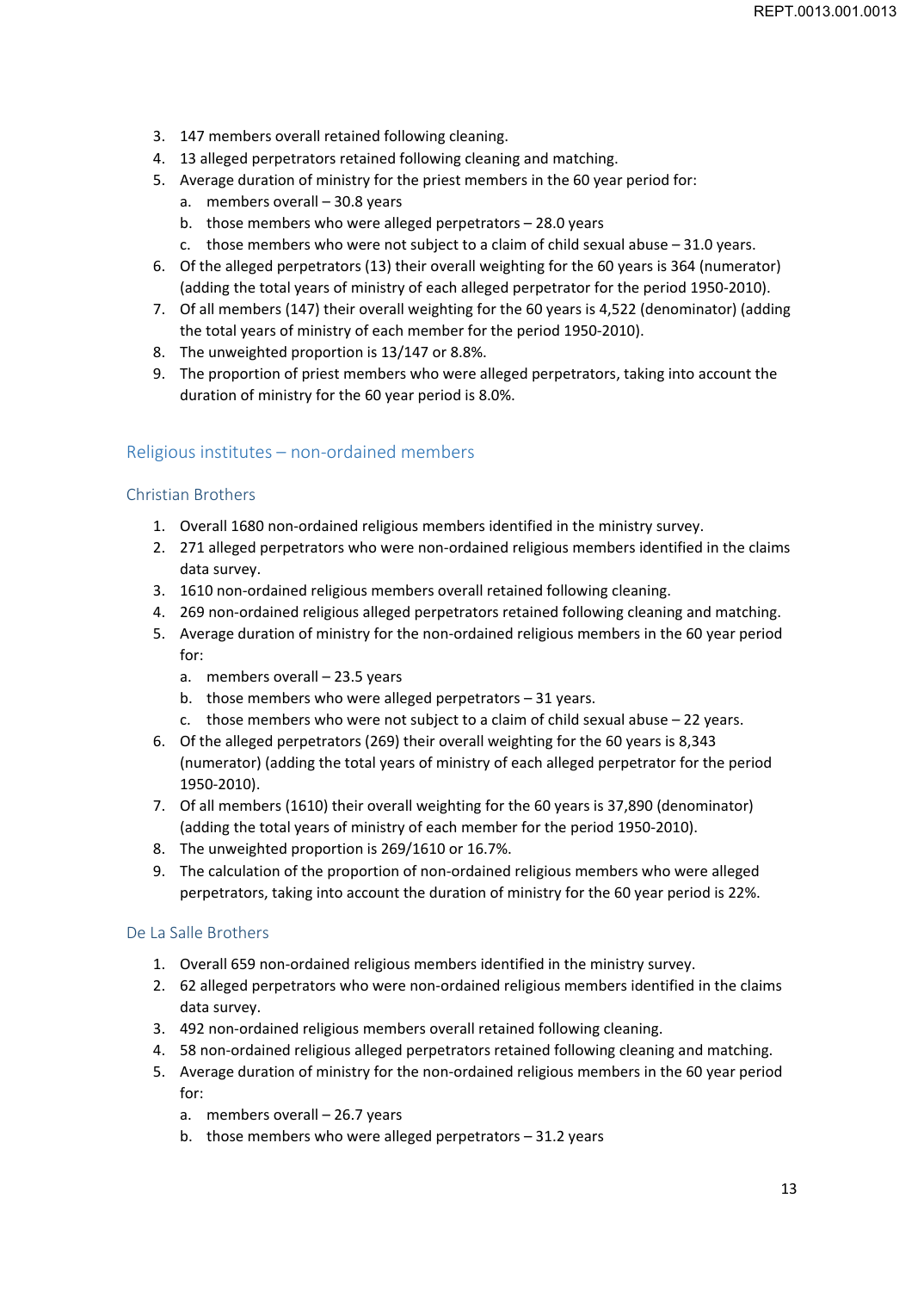- c. those members who were not subject to a claim of child sexual abuse  $-26.1$  years.
- 6. Of the alleged perpetrators (269) their overall weighting for the 60 years is 1,810 (numerator) (adding the total years of ministry of each alleged perpetrator for the period 1950‐2010).
- 7. Of all members (1610) their overall weighting for the 60 years is 13,125 (denominator) (adding the total years of ministry of each member for the period 1950‐2010).
- 8. The unweighted proportion is 58/492 or 11.8%.
- 9. The calculation of the proportion of non-ordained religious members who were alleged perpetrators, taking into account the duration of ministry for the 60 year period is 13.8%.

#### Marist Brothers

- 1. Overall 1074 non-ordained religious members identified in the ministry survey.
- 2. 151 alleged perpetrators who were non-ordained religious members identified in the claims data survey.
- 3. 1055 non-ordained religious members overall retained following cleaning.
- 4. 151 non‐ordained religious alleged perpetrators retained following cleaning and matching.
- 5. Average duration of ministry for the non-ordained religious members in the 60 year period for:
	- a. members overall 23.9 years
	- b. those members who were alleged perpetrators 34.0 years
	- c. those members who were not subject to a claim of child sexual abuse 22.2 years.
- 6. Of the alleged perpetrators (151) their overall weighting for the 60 years is 5,140 (numerator) (adding the total years of ministry of each alleged perpetrator for the period 1950‐2010).
- 7. Of all members (1055) their overall weighting for the 60 years is 25,192 (denominator) (adding the total years of ministry of each member for the period 1950‐2010).
- 8. The unweighted proportion is 151/1055 or 14.3%.
- 9. The calculation of the proportion of non-ordained religious members who were alleged perpetrators, taking into account the duration of ministry for the 60 year period is 20.4%.

#### Missionaries of the Sacred Heart

- 1. Overall 705 non‐ordained religious members identified in the ministry survey.
- 2. 18 alleged perpetrators who were non-ordained religious members identified in the claims data survey.
- 3. 522 non‐ordained religious members overall retained following cleaning.
- 4. 15 non-ordained religious alleged perpetrators retained following cleaning and matching.
- 5. Average duration of ministry for the non-ordained religious members in the 60 year period for:
	- d. non‐ordained religious members overall 11.3 years
	- e. those non-ordained religious members who were alleged perpetrators 12.9 years
	- f. those non‐ordained religious members who were not subject to a claim of child sexual abuse  $-11.3$  years.
- 6. Of the alleged perpetrators (15) their overall weighting for the 60 years is 193 (numerator) (adding the total years of ministry of each alleged perpetrator for the period 1950‐2010).
- 7. Of all non-ordained religious members (522) their overall weighting for the 60 years is 5,914 (denominator) (adding the total years of ministry of each member for the period 1950‐ 2010).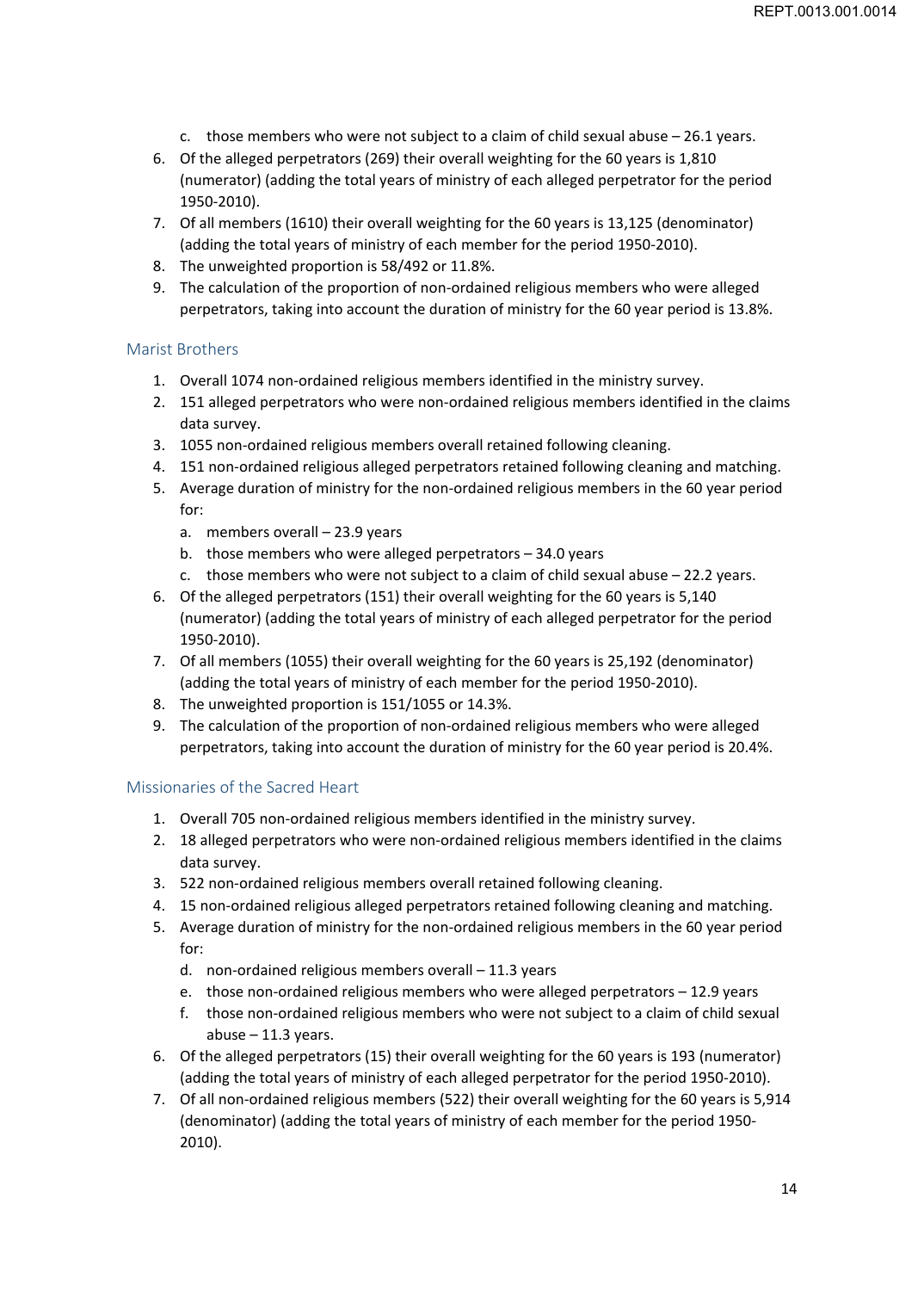- 8. The unweighted proportion is 15/522 or 2.9%.
- 9. The proportion of non‐ordained religious members who were alleged perpetrators, taking into account the duration of ministry for the 60 year period is 3.3%.

# Patrician Brothers

- 1. Overall 140 non-ordained religious members identified in the ministry survey.
- 2. 10 alleged perpetrators who were non-ordained religious members identified in the claims data survey.
- 3. 129 non‐ordained religious members overall retained following cleaning.
- 4. 10 non-ordained religious alleged perpetrators retained following cleaning and matching.
- 5. Average duration of ministry for the non‐ordained religious members in the 60 year period for:
	- g. members overall 18.7 years
	- h. those members who were alleged perpetrators 30.0 years
	- i. those members who were not subject to a claim of child sexual abuse  $-17.7$  years.
- 6. Of the alleged perpetrators (10) their overall weighting for the 60 years is 300 (numerator) (adding the total years of ministry of each alleged perpetrator for the period 1950‐2010).
- 7. Of all members (129) their overall weighting for the 60 years is 2,412 (denominator) (adding the total years of ministry of each member for the period 1950‐2010).
- 8. The unweighted proportion is 10/129 or 7.8%.
- 9. The proportion of non-ordained religious members who were alleged perpetrators, taking into account the duration of ministry for the 60 year period is 12.4%.

#### Salesians of Don Bosco

- 1. Overall 339 non-ordained religious members identified in the ministry survey.
- 2. 36 alleged perpetrators who were the non-ordained religious members identified in the claims data survey.
- 3. 247 non-ordained religious members overall retained following cleaning.
- 4. 30 non-ordained religious alleged perpetrators retained following cleaning and matching.
- 5. Average duration of ministry for the non‐ordained religious members in the 60 year period for:
	- a. non-ordained religious members overall 7.4 years
	- b. those non-ordained religious members who were alleged perpetrators 13.4 years
	- c. those non‐ordained religious members who were not subject to a claim of child sexual abuse  $-6.6$  years.
- 6. Of the alleged perpetrators (30) their overall weighting for the 60 years is 401 (numerator) (adding the total years of ministry of each alleged perpetrator for the period 1950‐2010).
- 7. Of all non-ordained religious members (247) their overall weighting for the 60 years is 1,834 (denominator) (adding the total years of ministry of each member for the period 1950‐2010).
- 8. The unweighted proportion is 30/247 or 12.1%.
- 9. The calculation of the proportion of non‐ordained religious members who were alleged perpetrators, taking into account the duration of ministry for the 60 year period is 21.9%.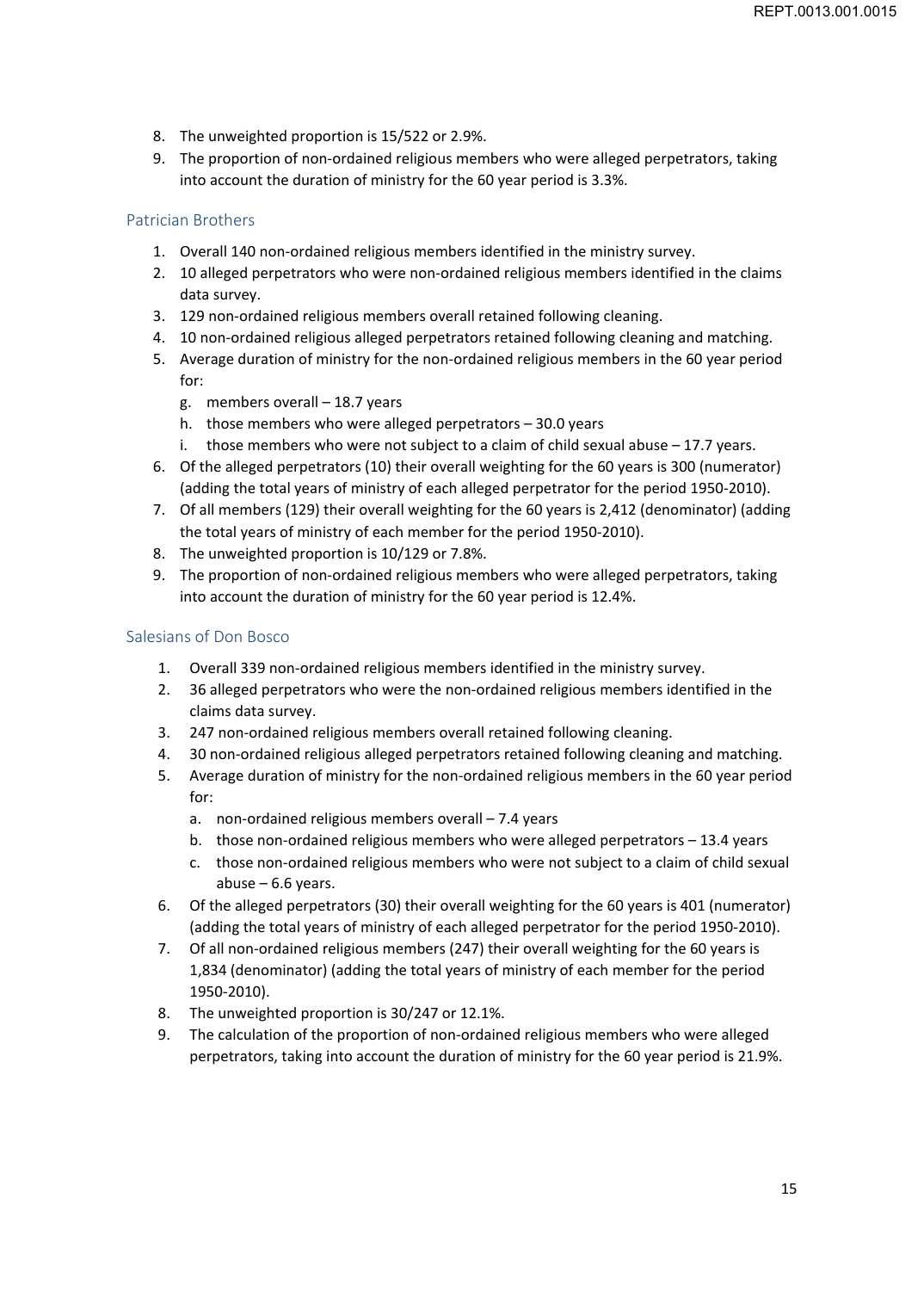# Sisters of St Joseph of the Sacred Heart

- 1. Overall 3,131 non‐ordained religious members identified in the ministry survey.
- 2. 14 alleged perpetrators who were non-ordained religious members identified in the claims data survey.
- 3. 3,122 non‐ordained religious members overall retained following cleaning.
- 4. 14 non-ordained religious alleged perpetrators retained following cleaning and matching.
- 5. Average duration of ministry for the non-ordained religious members in the 60 year period for:
	- a. members overall 32.9 years
	- b. those members who were alleged perpetrators 47.2 years
	- c. those members who were not subject to a claim of child sexual abuse 32.9 years.
- 6. Of the alleged perpetrators (14) their overall weighting for the 60 years is 661 (numerator) (adding the total years of ministry of each alleged perpetrator for the period 1950‐2010).
- 7. Of all members (3,122) their overall weighting for the 60 years is 102,790 (denominator) (adding the total years of ministry of each member for the period 1950‐2010).
- 8. The unweighted proportion is 14/3,122 or 0.4%.
- 9. The proportion of non-ordained religious members who were alleged perpetrators, taking into account the duration of ministry for the 60 year period is 0.6%.

## Sisters of Mercy (Brisbane)

- 1. Overall 956 non‐ordained religious members identified in the ministry survey.
- 2. 2 alleged perpetrators who were non-ordained religious members identified in the claims data survey.
- 3. 955 non‐ordained religious members overall retained following cleaning.
- 4. 2 non-ordained religious alleged perpetrators retained following cleaning and matching.
- 5. Average duration of ministry for the non-ordained religious members in the 60 year period for:
	- a. members overall 29.7 years
	- b. those members who were alleged perpetrators 40.5 years
	- c. those members who were not subject to a claim of child sexual abuse 29.7 years.
- 6. Of the alleged perpetrators (2) their overall weighting for the 60 years is 81 (numerator) (adding the total years of ministry of each alleged perpetrator for the period 1950‐2010).
- 7. Of all members (955) their overall weighting for the 60 years is 28,380 (denominator) (adding the total years of ministry of each member for the period 1950‐2010).
- 8. The unweighted proportion is 2/955 or 0.2%.
- 9. The proportion of non-ordained religious members who were alleged perpetrators, taking into account the duration of ministry for the 60 year period is 0.3%.

# Society of Jesus – Jesuits

- 1. Overall 545 non‐ordained religious members identified in the ministry survey.
- 2. 13 alleged perpetrators who were non-ordained religious members identified in the claims data survey.
- 3. 503 non‐ordained religious members overall retained following cleaning.
- 4. 13 non-ordained religious alleged perpetrators retained following cleaning and matching.
- 5. Average duration of ministry for the non-ordained religious members in the 60 year period for:
	- a. non-ordained religious members overall 7.9 years